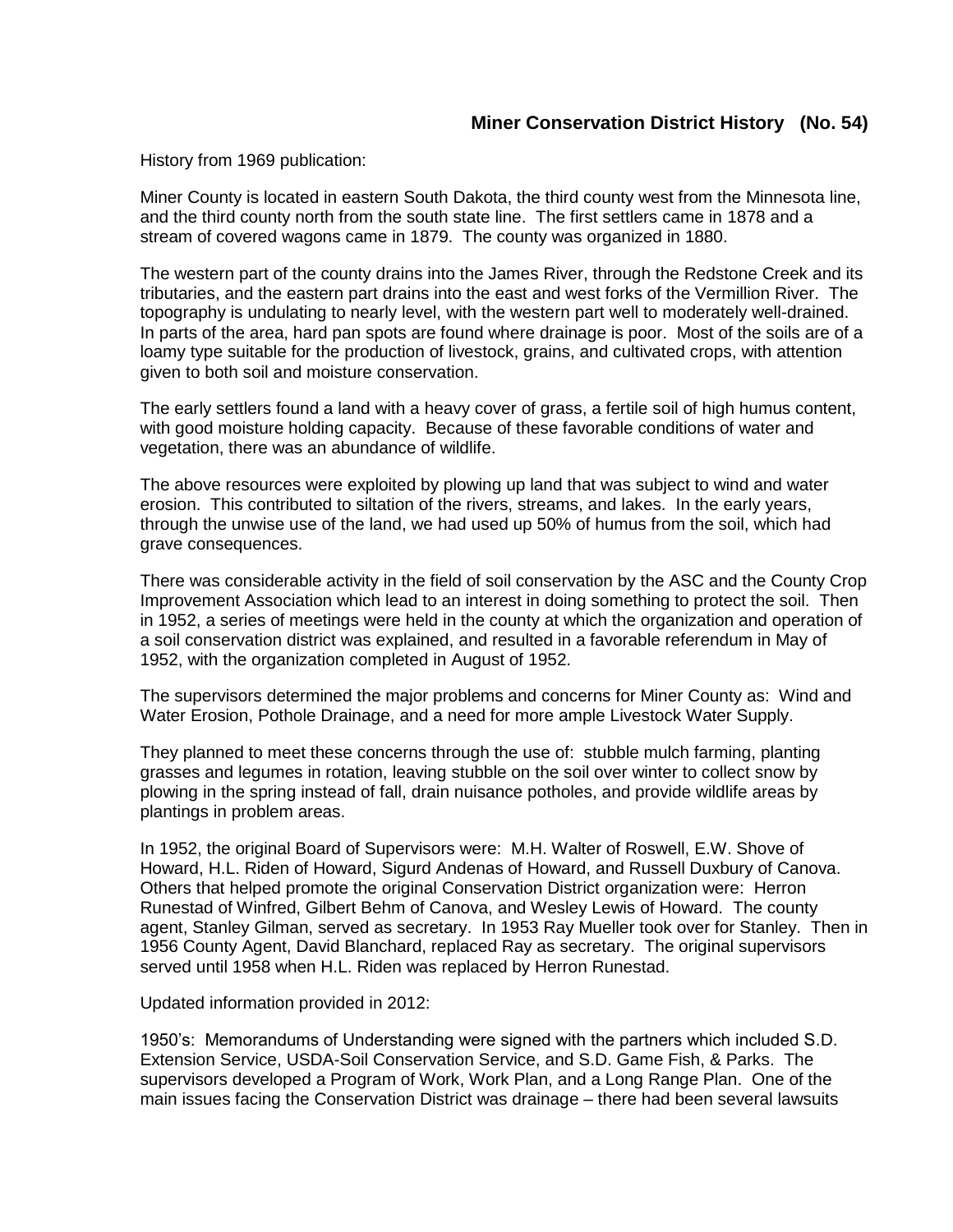over drainage in the past. Farmer-District Cooperative Agreements were started. A tree planter was purchased from the Crop Improvement Association for \$150.00. The first trees were planted by the Conservation District in 1953 at a rate of \$32.50 for the first acre, and \$27.50 for each additional acre. The highlight year was 1954 with 90 acres of trees planted. Other years had as many as 60 acres planted. The Conservation District participated in the Tri-County Farm Show in Carthage. Two Brillion Seeders were purchased with the help of the State Conservation Revolving Loan fund. Seeders were rented for 50¢/acre with a minimum charge of \$5.00. One of the seeders was later sold to McCook County. The Conservation District used the county's dragline to construct dugouts. A furrow plow was purchased, and was leased for \$1.00/acre. A 47 M-IHC tractor was purchased. Many meetings were spent discussing ways to promote conservation in schools and 4-H, materials were sent to schools – contests were held through 4-H. The Conservation District supplied materials to local churches to celebrate Soil & Water Stewardship Week. 'Entering Miner County Soil Conservation District' signs were purchased and installed at county lines. The Conservation District planted 100 potted cedar on an 'experimental' plot. Teacher scholarships were sponsored for the conservation short course at Black Hills Teacher College. 'Deep Water' signs were purchased and installed. Supervisors attended national meetings in Omaha, New Orleans, and San Diego. Annual Conservation Awards Banquets were held each year.

1960's: In 1965, Gilbert Behm joined the Board of Supervisors taking the place of Russel Duxbury. Part-time secretarial help was hired for 5 to 10 hours per week during the busy time. Tree planting rates went from \$40 for the first acre to \$62. Acres planted each year ranged from 45 to 80 acres. In 1964 we sold one of our tree planters to Douglas County – they were starting to establish their Conservation District. We purchased spraying equipment to mount on the tractor for application of Simazine 80W. Spraying was done at a rate of \$7/acre, pasture furrowing was \$1.50/acre. We started interseeding into pastures – 68 was a big year with 500 acres interseeded. We started installing terraces and water ways. The Conservation District started celebrating Arbor Day in the rural schools. The Arbor Day Essay Contest started. Miner County started participating in the State Conservation Speech contest. Teachers were sponsored for conservation classes at the Black Hills Teacher College and Huron College. There was active participation in the Soil & Water Stewardship Week. 'Conservation Day Programs' were held each year. We started participating in the State Plowing Contest. In 1963 we (Lila Lee was the participant) won the 'Queen of the Furrow' at the State Plowing Contest. The Conservation District had booths at the Crop Show. The Vermillion Watershed was proposed in 1960, the East Vermillion Watershed was organized in 1966. The Conservation District loaned \$500 to the Eastern South Dakota Research Farm.

1970's: In 1974, the Conservation District hired a District Clerk, Juanita Henderson at a rate of \$1.60 per hour, with a maximum of \$1,000 per year. Brenda Oswald replaced Juanita Henderson in 1975. In 1975, the S.D. Department of Ag appropriated \$50,000 to conservation districts to help pay secretarial wages. The title for District Clerk was changed to Administrative Secretary. In 1976, Ruby Kampshoff replaced Brenda Oswald, who was then replaced by Nadene Buttermier, who was replaced by Marilyn Simpson, then finally replaced by Kathleen Carlson at a rate of \$2.20/hour for 20 hours per week. Tree planting rates went from \$65/acre to \$125/acre. The Conservation District purchased a 69 Ford Van for hauling trees. Many acres of trees continued to be planted ranging from 53 acres to 87 acres per year. The Conservation District continued to do inter-seeding, but also started renting out the machine for \$1 to \$2/acre. Tree spraying rates went from \$5/acre to \$7/acre. The poster contest started in 1973, and the Conservation Scrapbook Contest started in 1975. Arbor Day was celebrated in the schools. Soil & Water Stewardship Week was sponsored by the Conservation District. In 1977 the Conservation District donated to the Tree Seed Collecting Fund and to the S.D.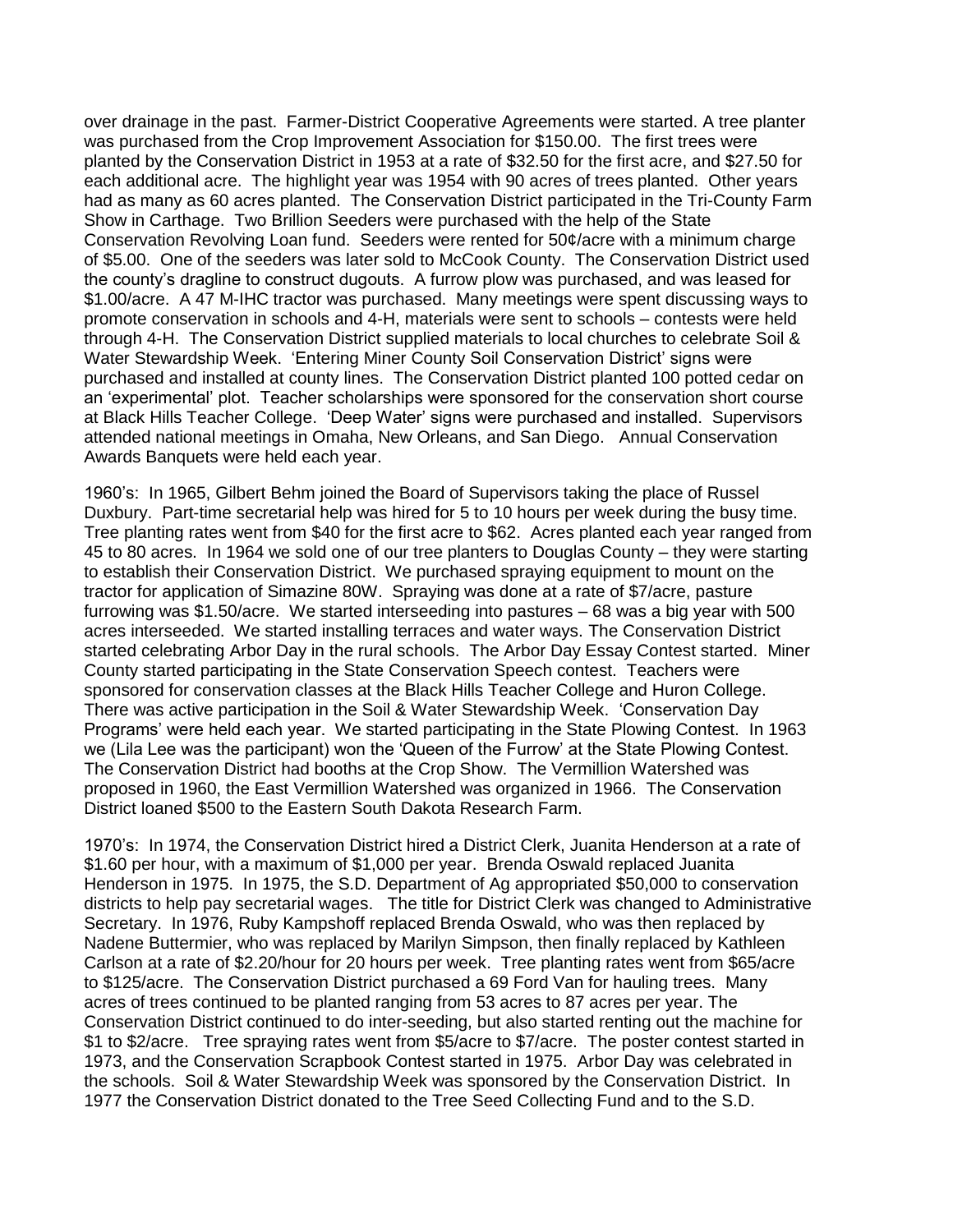Conservation History Project. In 1979 the Erosion & Sediment Control Ordinance was created by the Conservation District for Miner County.

1980's: In 1981 Herron Runestad was replaced by Chester Wombacker and John Raesly replaced Henry Loe. Deb Dawson was hired as the new Administrative Secretary in 1982. Chris Laible replaced Deb Dawson as secretary in 1982. In 1986, Henry Loe left the Conservation District Board, being replaced by Martin Reisch; Verna Hauge was the new Administrative Secretary, later replaced by Brenda Mentele. In 1989, the title of Administrative Secretary was changed to District Manager, and Jan Holland was hired to replace Brenda Mentele. Tree planting rates went from \$1.35/RR to \$3.00/RR. Tree plantings continued to be high ranging from 47 to 85 acres per year. The Conservation District started their 'Tree Care Awards'. The interseeder was rented for \$3 to \$4/acre, until it was sold in 89. Fall Tree Spraying was at 40¢/RR. A Tree-Ro-Weeder was purchased in '88, tree sites were cleaned for \$30/acre. The Conservation District had grants for: Conservation Tillage, Living Snow Fence, Fall Tree Spraying, and Windbreak Renovation. The County was divided in two Hydrologic Units (West James and East Vermillion). All highly erodible fields had been identified. In 1984 the Miner County Soil Survey book had been completed, published, and distributed. New 'Entering Miner Conservation District' signs were installed. The Conservation District started donating to the Endowment Fund. School Activities included Conservation Week for 3<sup>rd</sup> through  $6<sup>th</sup>$  grade,  $5<sup>th</sup>$  &  $6<sup>th</sup>$  Grade Scrapbook Contest,  $5<sup>th</sup>$  &  $6<sup>th</sup>$  Grade Arbor Day Essay, & Arbor Day Presentations. Miner Conservation District hosted the National Soils Judging Contest in 1988. The Conservation District participated in the Soil & Moisture Clinic, Quad States Awards, Legislative Dinners, Soil Stewardship Breakfast, Siouxland Banquet, Miner County Farm Show. Articles on conservation were being published in the local paper along with radio announcements. A supervisor attended National Convention in 1989 to Salt Lake City, Utah, and also participated in the 'Capital for A Day'.

1990's: Martin Reisch left the board in 1991 and was replaced by Patrick Keleher. 1993 brought two more changes to the board, Chester Wombacker and Sigurd Andenas left the board and were replaced by Marvel Wombacker and Kevin Erickson. In 1996 Merwyn Walter left the board and was replaced by Dale Shumaker. Kevin Erickson left the board in 1999 and Donald Threadgold joined the board. Lisa Garry was hired as Conservation District manager in 1992. Tami Moore replaced Lisa in 1993. Tree planting rates went to \$2.75/RR for tree and \$3.25/RR for shrub plantings. Tree planting acres were as low as 37 acres in 1992, and ended with 139 acres in 1999. Tree Care Awards were honored at the Annual Banquet. A pickup and trailer were purchased for hauling the tractor and tree planter. In 1994 a tree planter was purchased from Charles Mix Conservation District. The Conservation District continued to provide cultivation until '98 when the tree-ro-weeder and disk were sold. Tree spraying services continued until the Conservation District purchased a 4-Wheeler and sprayer to rent to producers for spraying trees in '98. A John Deere No-Till drill was purchased in '94 with the assistance of the SD Conservation Commission Revolving Loan Program. This drill use ranged from 1,326 acres to as many as 2,183 acres per year. Two 10' Haybuster Grass Drills were purchased in '96, with the assistance of Ducks Unlimited (24%), Fish & Wildlife (25%), and GF&P (25%). Each year the John Deere drill was traded for a new one. In 1999 a 15' No-Till Tye Grass Drill was purchased. Use of the Haybuster drills ranged from 515 acres in '97 to 1811 acres in '99. The Conservation District provided Plateau Herbicide for producers to purchase in '99. 'Scope & Effect' was started and completed in the 1990's. HU Plans were completed. School activities included Conservation Scrapbook Contest, Arbor Day Presentations, Arbor Day Essays, Photo Contest, Conservation Speech Contest, 5<sup>th</sup> Grade Field Days, Conservation Week at the Schools, Scholarships to Conservation Camp, and Leaf Booklets. Community Activities included: Farm & Home Show Booths, Soil & Water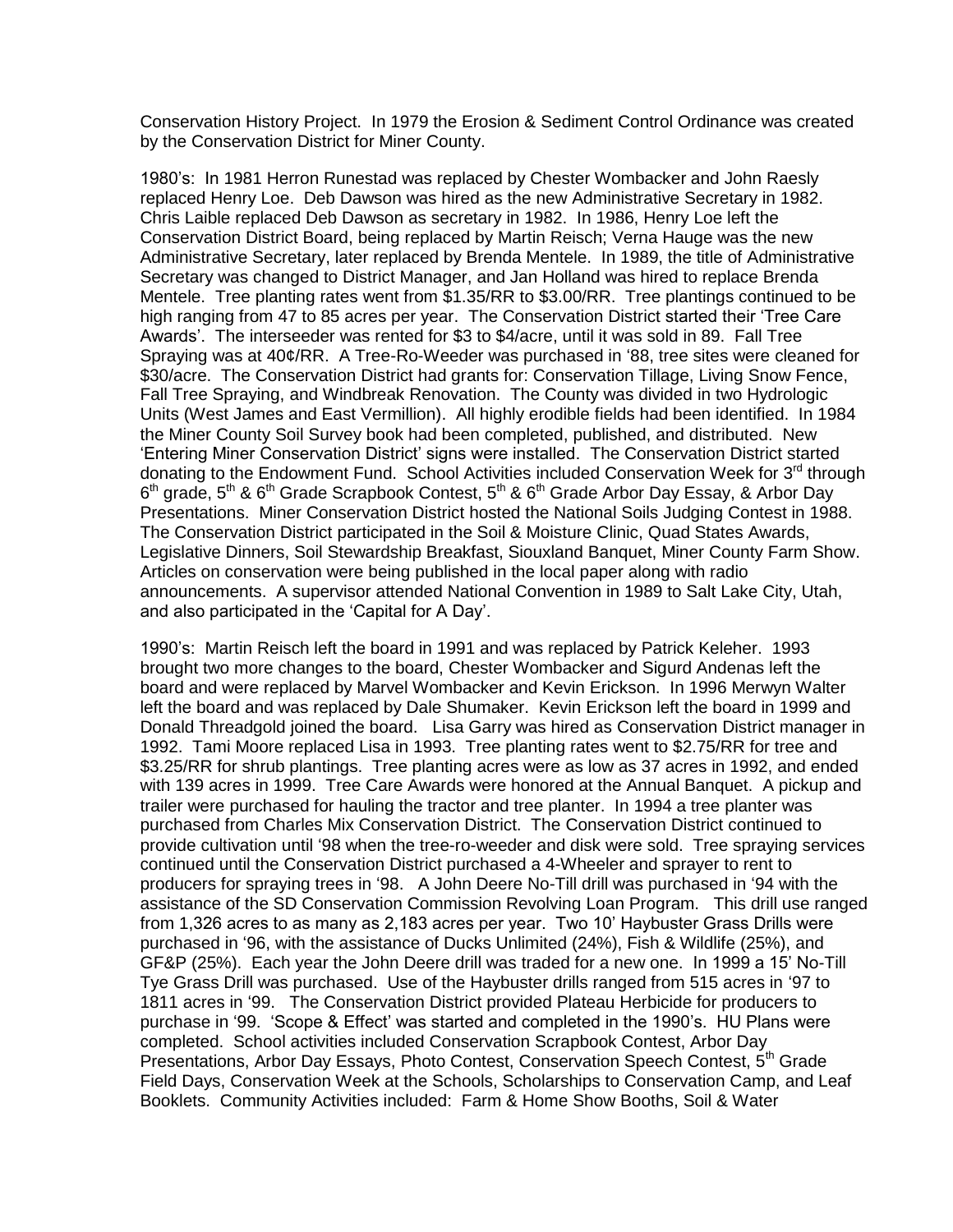Stewardship, 4-H Conservation Awards, Homecoming Parade Float Entries, Extravaganza Parade Entries, Reduced Till Workshops, Annual No-Till Workshops, Grazing Workshops, and the Quad States Awards Banquet. In 1993 Standardized Bookkeeping for all Conservation Districts was established with the In-House Accounting Program, later in '97 Quick Books Pro was the new standardized bookkeeping program. Two board members were honored with the 'Endowment Fund'. Chester Wombacker was honored in 1992, and Merwyn Walter was honored in 1995. In 1993 Supervisor Merwyn Walter was honored with 'Eminent Farmer of the Year'. US Fish & Wildlife became big partners with the Conservation District in conservation projects and cost-share in the early 90's. 1995 brought the reorganization of USDA, changing the Soil Conservation Service to the Natural Resource Conservation Service. Up to 1996, Supervisors had only received compensation for special meetings attended. '96 was the start of supervisor per diem. Conservation Districts legally changed their name from Soil Conservation Districts to Conservation Districts. A huge project started in '96 was the Abandoned Well Sealing Project. Grant funds were received from the S.D. Conservation Commission, DENR, and East Dakota Water Development District. Other grants were: Technical Assistance, Tree Planting, Renovation of Sod Bound Belts & Ponds Projects. Miner Conservation District hosted the Vermillion River Watershed Authority Meeting and helped establish the 'Unified National Strategy Animal Feeding Operations' manual. Conservation Districts in South Dakota purchased the Big Sioux Nursery from the State of SD at a rate of \$250/Conservation District. The net worth of the Conservation District increased from \$45,000 to \$149,500 in the '90's.

2000's: In 2003 Gilbert Behm left the board, and Marvin Kizer joined. In 2007, Patrick Keleher left the board and Tim Clarke replaced him. Marvel Wombacker left the board in 2007. Julie Calmus joined the Board of Supervisors in 2009, taking Marvel's position. Tami Moore was the Conservation District Manager. Tree planting rates ended at \$4.00/RR and \$4.40/RR. 2003 topped the acres of tree planted at 197 acres, with the low in '08 with 57 acres. A new pickup and new 4-wheeler were purchased for tree planting. The Conservation District continued to honor Tree Care Award winners at their Annual Banquet. We had an enclosed sprayer made for the front of our 4-Wheeler for spraying trees. Our Water Quality Protection Project (Abandoned Well Sealing) continued this decade, and ended in '09 and ended with the 254 abandoned wells sealed through 5 different grants. The Long Range Plan was up-dated in '02. The Conservation District had their own e-mail address in 2000. The John Deere drill rentals continued to be successful with annual acreages ranging from 1,995 acres to 2,959 acres. We are trading the JD every other year. Rates for the drills remained the same at \$7/acre. The Tye Grass drill was sold and replaced with a new Great Plains Grass Drill with a no-till attachment. 2002 brought the purchase of 45' Land Roller, the decade started at use of 648 acres and ended with use of 4,111 acres. After months of research and discussions the Erosion & Sediment Control Standard was updated and approved through public meetings. Donations were made to the World War II Memorial in memory of Chester Wombacker (former supervisor), Houdek (state soil) Soil Exhibit for the Smithsonian Institute in Washington, DC, Precipitation Data Collection for Miner County, and the Veteran War Memorial in memory of Miner County's fallen soldiers: Marlin Callies, Roger Kvernes, Tommy Callies, and Roy Johnson. Two supervisors were honored with the President's Endowment Fund Award: Gilbert Behm and Patrick Keleher. The Conservation District continued with Legislative Coffee and sponsored Grass Seeding Workshops, Grazing Workshops, Vegetative Treatment Field Day, and Grazing Tours. We created a Mass Fatality Response & Management Plan. Grants the Conservation District is involved in: Animal Waste Management, Tall Grass Prairie Conservation, Living Snow Fence, Concentrated Animal Feeding Operations, Shelterbelt Plantings, Vegetative Treatment Systems for Research Projects, Water Quality for Livestock, Tree Planting Renovations, Resource Technician, Conservation Education & Information, Governor's Community Tree Planting, and Riparian Buffer & Feedlot Tree Planting. The Conservation